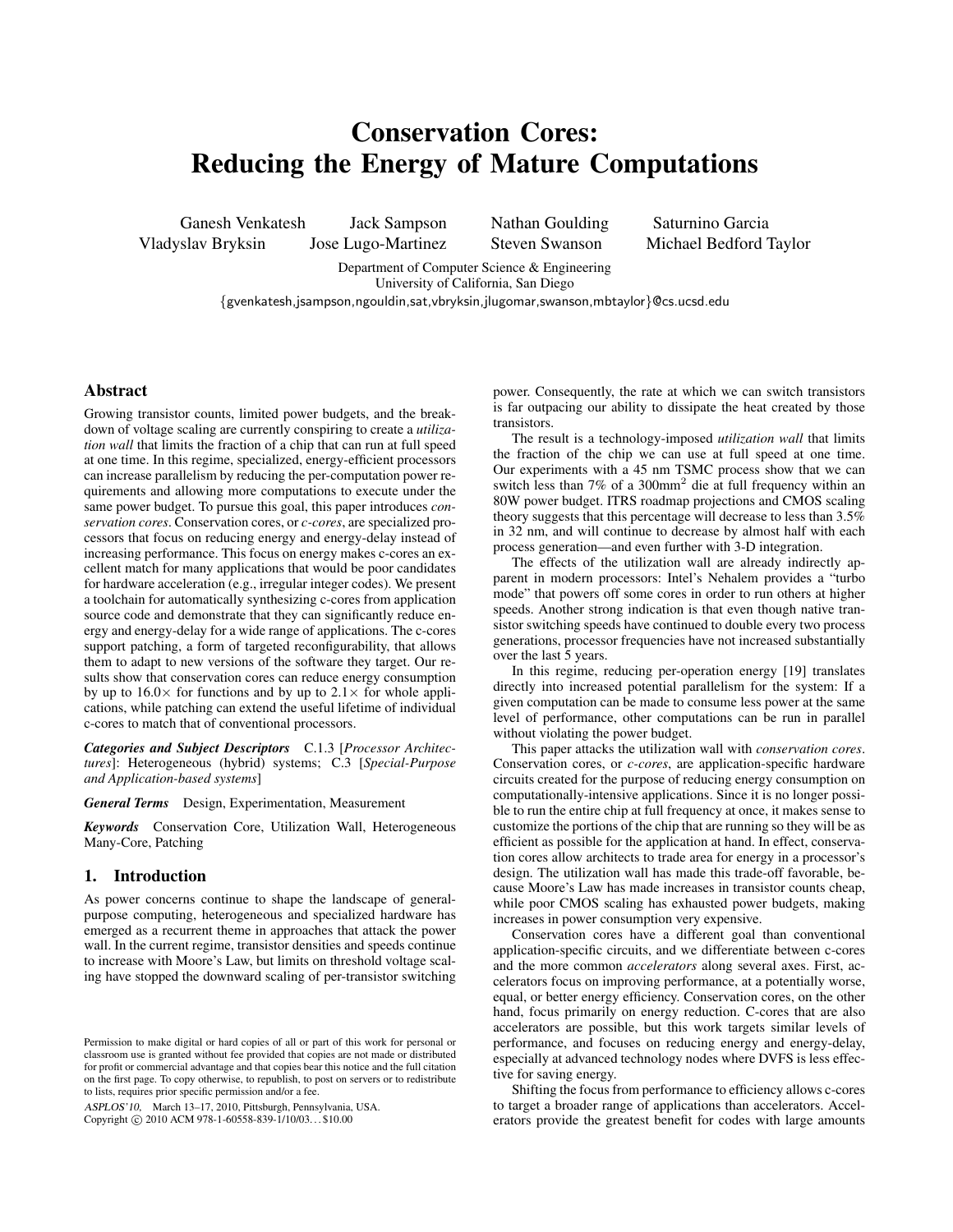of parallelism and predictable communication patterns, since these codes map naturally onto hardware. Thus, parallelism-intensive regions of code that are hot (i.e., occupy a high percentage of running time) are the best candidates for implementation as accelerators. On the other hand, c-cores are parallelism-agnostic: Hot code with a tight critical path, little parallelism, and/or very poor memory behavior is an excellent candidate for a c-core, as c-cores can reduce the number of transistor toggles required to get through that code. For instance, our results show that c-cores can deliver significant energy savings for irregular, integer applications (e.g., MCF from SPEC 2006) that would be difficult to automatically accelerate with specialized hardware.

Incorporating c-cores into processors, especially at a scale large enough to save power across applications with multiple hot spots, raises a number of challenges:

- 1. Determining which c-cores to build In order to build c-cores, we must be able to identify which pieces of code are the best candidates for conversion into c-cores. The code should account for a significant portion of runtime and energy, and stem from a relatively stable code base.
- 2. Automatic synthesis Designing numerous c-cores by hand is not scalable, so it must be possible to synthesize c-cores automatically and correctly, without significant human intervention.
- 3. Programming model It should not be necessary to rewrite applications to make use of c-cores. The system must utilize them automatically.
- 4. Longevity Conservation cores should remain useful even as the code they are designed to replace evolves.
- 5. System integration Since c-cores should work seamlessly with existing code, the c-core hardware and memory model must be tightly integrated with the rest of system.

This paper describes both a system architecture that incorporates the c-cores and the tools for automatically creating them and compiling for them. The toolchain automatically extracts the key kernels in a given codebase and uses a custom C-to-silicon infrastructure to generate 45 nm implementations of the c-cores. The compiler takes in a description of the c-cores available on a chip, and emits code that can utilize the available c-cores.

Conservation cores also support *patching*, a form of load-time reconfiguration, that allows one c-core to run both past and future versions of the code it was generated from. The patching facilities match the types of changes we found in our study of changes in mature code bases (i.e., those in which large-scale changes are infrequent and most modifications between versions are small). This adaptability is essential if c-cores are to be useful on commodity, general-purpose processors, since these designs' lifetimes span many software upgrades.

To evaluate c-cores we have generated 18 fully placed-androuted c-cores for multiple versions of five applications. The ccores improve energy efficiency for their target functions by between  $3.3\times$  and  $16.0\times$ , and reduce system energy consumption by up to 47% and energy-delay by up to 55% at the full application level. Furthermore, their patching capabilities ensure that, despite the appearance of new software versions, they will continue to deliver significant savings for between 9 and 15 years in most cases.

The rest of this paper is organized as follows: Section 2 describes the utilization wall in more detail. Section 3 provides an overview of c-cores and their life-cycle in a computer system. Sections 4 and 5 describe the internal architecture of a c-core and explain our approach to ensuring c-core longevity using patches. Section 6 details our c-core toolchain and methodology. Section 7

| Param.           | Description                       | Relation                         | Classical<br>Scaling | Leakage<br>Limited |
|------------------|-----------------------------------|----------------------------------|----------------------|--------------------|
| R                | power budget                      |                                  | 1                    | 1                  |
| A                | chip size                         |                                  | 1                    | $\mathbf{1}$       |
| Vt               | threshold voltage                 |                                  | 1/S                  | $\mathbf{1}$       |
| $V_{dd}$         | supply voltage                    | $\sim V_t \times 3$              | 1/S                  | $\mathbf{1}$       |
| $t_{ox}$         | oxide thickness                   |                                  | 1/S                  | 1/S                |
| W, L             | transistor dimensions             |                                  | 1/S                  | 1/S                |
| $I_{sat}$        | saturation current                | $WV_{dd}/t_{ox}$                 | 1/S                  | $\mathbf{1}$       |
| $\boldsymbol{p}$ | device power<br>at full frequency | $I_{sat}V_{dd}$                  | $1/S^2$              | $\mathbf{1}$       |
| $C_{gate}$       | capacitance                       | $WL/t_{ox}$                      | 1/S                  | 1/S                |
| F                | device frequency                  | $\frac{I_{sat}}{C_{gate}V_{dd}}$ | S                    | S                  |
| D                | devices per chip                  | A/(WL)                           | $S^2$                | $S^2$              |
| $\overline{P}$   | full die, full<br>frequency power | $D \times p$                     | $\mathbf{1}$         | $S^2$              |
| U                | utilization at<br>fixed power     | B/P                              | $\mathbf{1}$         | $1/S^2$            |

Table 1. The utilization wall The utilization wall is a consequence of CMOS scaling theory and current-day technology constraints, assuming fixed power and chip area. The Classical Scaling column assumes that  $V_t$  can be lowered arbitrarily. In the Leakage Limited case, constraints on  $V_t$ , necessary to prevent unmanageable leakage currents, hinder scaling, and create the utilization wall.

presents our results, and Section 8 discusses related work. Finally, Section 9 concludes.

# 2. The utilization wall

In this section, we examine the utilization wall in greater detail. First, we show how the utilization wall is a consequence of CMOS scaling theory combined with modern technology constraints. Second, we use the results of our own experiments with TSMC 90 and 45 nm processes to measure the impact of the utilization wall in current process technologies. Finally, we use ITRS predictions for 32 nm to draw conclusions on that process.

*Scaling Theory* The utilization wall has arisen because of a breakdown of classical CMOS scaling as set down by Dennard [11] in his 1974 paper. The introduction of 3D CMOS technology will exacerbate this trend further.

Table 1 shows how the utilization wall emerges from these trends. The equations in the "Classical Scaling" column governed scaling up until 130 nm, while the "Leakage Limited" equations govern scaling at 90 nm and below. CMOS scaling theory holds that transistor capacitances (and thus switching energy) decrease roughly by a factor of S (where S is the scaling factor, e.g.,  $1.4 \times$ ) with each process shrink. At the same time, transistor switching frequency rises by  $S$  and the number of transistors on the die increases by  $S^2$ .

In the Classical Scaling Regime, it has been possible to scale supply voltage by  $1/S$ , leading to constant power consumption for a fixed-size chip running at full frequency, and consequently, no utilization wall. Scaling the supply voltage requires that we also scale the threshold voltage proportionally. However, this is not an issue because leakage, although increasing exponentially, is not significant in this regime.

In the Leakage Limited Regime, we can no longer scale the threshold voltage because leakage rises to unacceptable levels.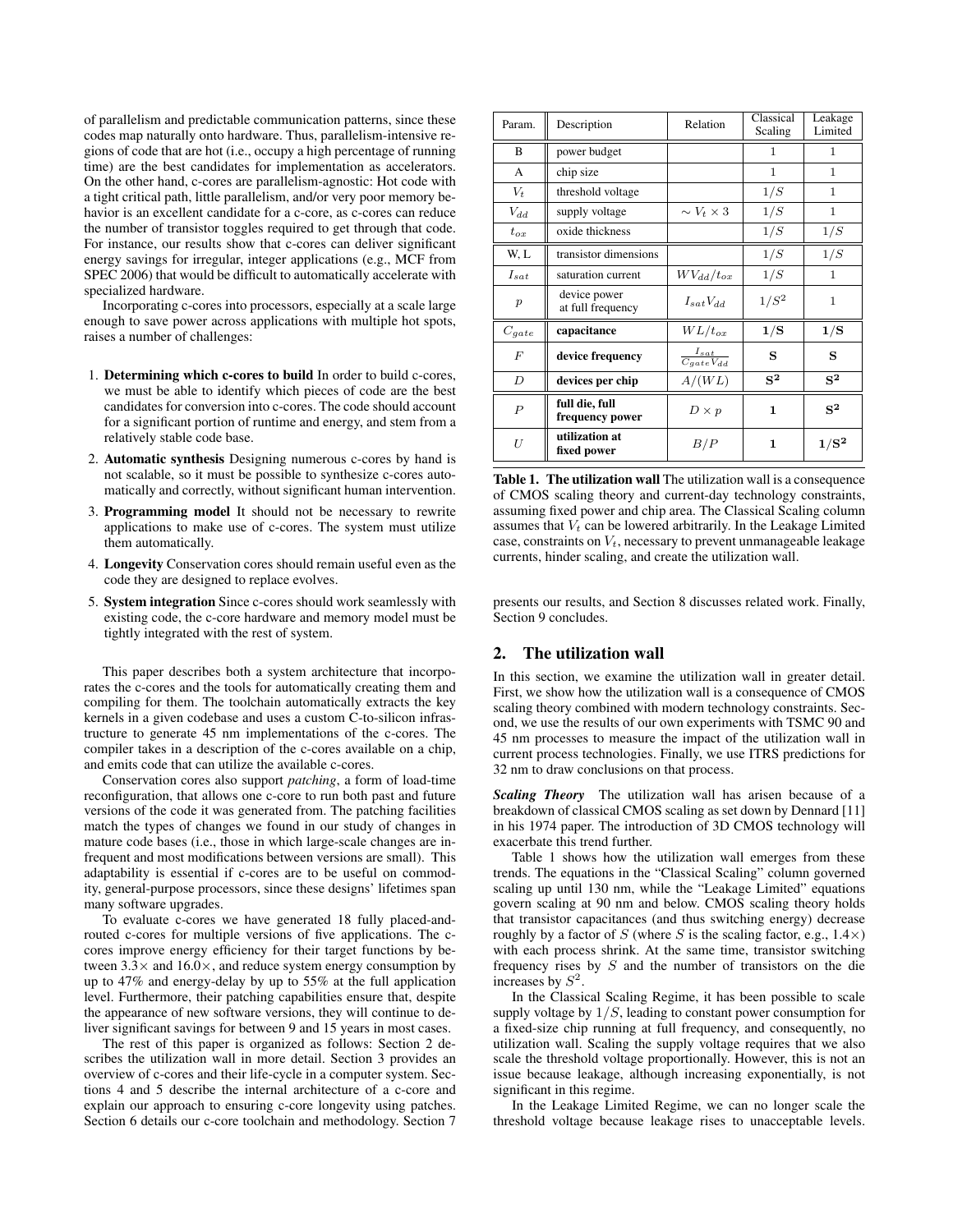

Figure 1. The high-level structure of a c-core-enabled system A c-core-enabled system (a) is made up of multiple individual tiles (b), each of which contains multiple c-cores (c). Conservation cores communicate with the rest of the system through a coherent memory system and a simple scan-chain-based interface. Different tiles may contain different c-cores. Not drawn to scale.

Without the corresponding supply voltage scaling, reduced transistor capacitances are the only remaining counterbalance to increased transistor frequencies and increasing transistor counts. Consequently, the net change in full chip, full frequency power is rising as  $S<sup>2</sup>$ . This trend, combined with fixed power budgets, indicates that the fraction of a chip that we can run at full speed, or the utilization, is falling as  $1/\tilde{S}^2$ . Thus, the utilization wall is getting exponentially worse, roughly by a factor of two, with each process generation.

*Experimental results* To quantify the current impact of the utilization wall, we synthesized, placed, and routed several circuits using the Synopsys Design and IC Compilers. Table 2 summarizes our findings. For each process, we used the corresponding TSMC standard cell libraries to evaluate the power and area of a 300 mm<sup>2</sup> chip filled with 64-bit operators to approximate active logic on a microprocessor die. Each operator is a 64-bit adder with registered inputs and outputs, which runs at its maximum frequency in that process. In a 90 nm TSMC process, running a chip at full frequency would require 455 W, which means that only 17.6% of the chip could be used in an 80 W budget. In a 45 nm TSMC process, a similar design would require 1225 W, resulting in just 6.5% utilization at 80 W, a reduction of  $2.6 \times$  attributable to the utilization wall. The equations in Table 1 predicted a larger,  $4 \times$  reduction. The difference is due to process and standard cell tweaks implemented between the 90 nm and 45 nm generations. Table 2 also extrapolates to 32 nm based on ITRS data for 45 and 32 nm processes. Based on ITRS data, for the 32 nm process, 2401 W would be required for a full die at full frequency, resulting in just 3.3% utilization.

| Process             | 90 nm TSMC | 45 nm TSMC | 32 nm ITRS |
|---------------------|------------|------------|------------|
| Frequency (GHz)     | 2.1        | 5.2        | 7.3        |
| $mm2$ Per Op.       | .00724     | .00164     | .00082     |
| # Operators         | 41k        | 180k       | 360k       |
| Full Chip Watts     | 455        | 1225       | 2401       |
| Utilization at 80 W | 17.6%      | 6.5%       | 3.3%       |

Table 2. Experiments quantifying the utilization wall Our experiments used Synopsys CAD tools and TSMC standard cell libraries to evaluate the power and utilization of a 300 mm<sup>2</sup> chip filled with 64-bit adders, separated by registers, which is used to approximate active logic in a processor.

*Discussion* The effects of the utilization wall are already indirectly apparent in modern processors: Intel's Nehalem provides a "turbo mode" that powers off some cores in order to run others at higher speeds. Another strong indication is that even though native transistor switching speeds have continued to double every two process generations, processor frequencies have not increased substantially over the last 5 years. The emergence of three-dimensional (3D) CMOS integration will exacerbate this problem by substantially increasing device count without improving transistor energy efficiency.

For scaling existing multicore processor designs, designers have choices that span a variety of design points, but the best they can do is exploit the factor of  $S$  (e.g.,  $1.4 \times$ ) reduction in transistor switching energy that each generation brings. Regardless of whether designers a) increase frequency by a factor of  $1.4 \times$ , b) increase core count by  $1.4 \times$ , c) increase core count by  $2 \times$ , and reduce frequency by  $1.4 \times$ , or d) some compromise of the three, the utilization wall ensures transistor speeds and densities are rapidly out-pacing the available power budget to switch them. Conservation cores are one mechanism for addressing this issue: Specialized silicon can trade area for energy efficiency and enable systems with higher throughput.

# 3. Conservation cores: System overview

This section provides an overview of c-core-enabled systems. It describes the composition of a prototypical c-core system and the ccore synthesis process. Then, it outlines our approach to compilation and handling target application program changes.

## 3.1 Basic hardware architecture

A c-core-enabled system includes multiple c-cores embedded in a multi- or many-core tiled array like the one in Figure 1(a). Each tile of the array contains a general purpose processor (the "CPU"), cache and interconnect resources, and a collection of tightly-coupled c-cores. The c-cores target hot regions of specific applications that represent significant fractions of the target system's workload. The CPU serves as a fallback for parts of applications that are not important enough to be supported by the c-cores or that were not available at the time of the manufacture of the chip.

Within a tile (Figure 1(b)), the c-cores are tightly coupled to the host CPU via a direct, multiplexed connection to the L1 cache, and by a collection of scan chains that allow the CPU to read and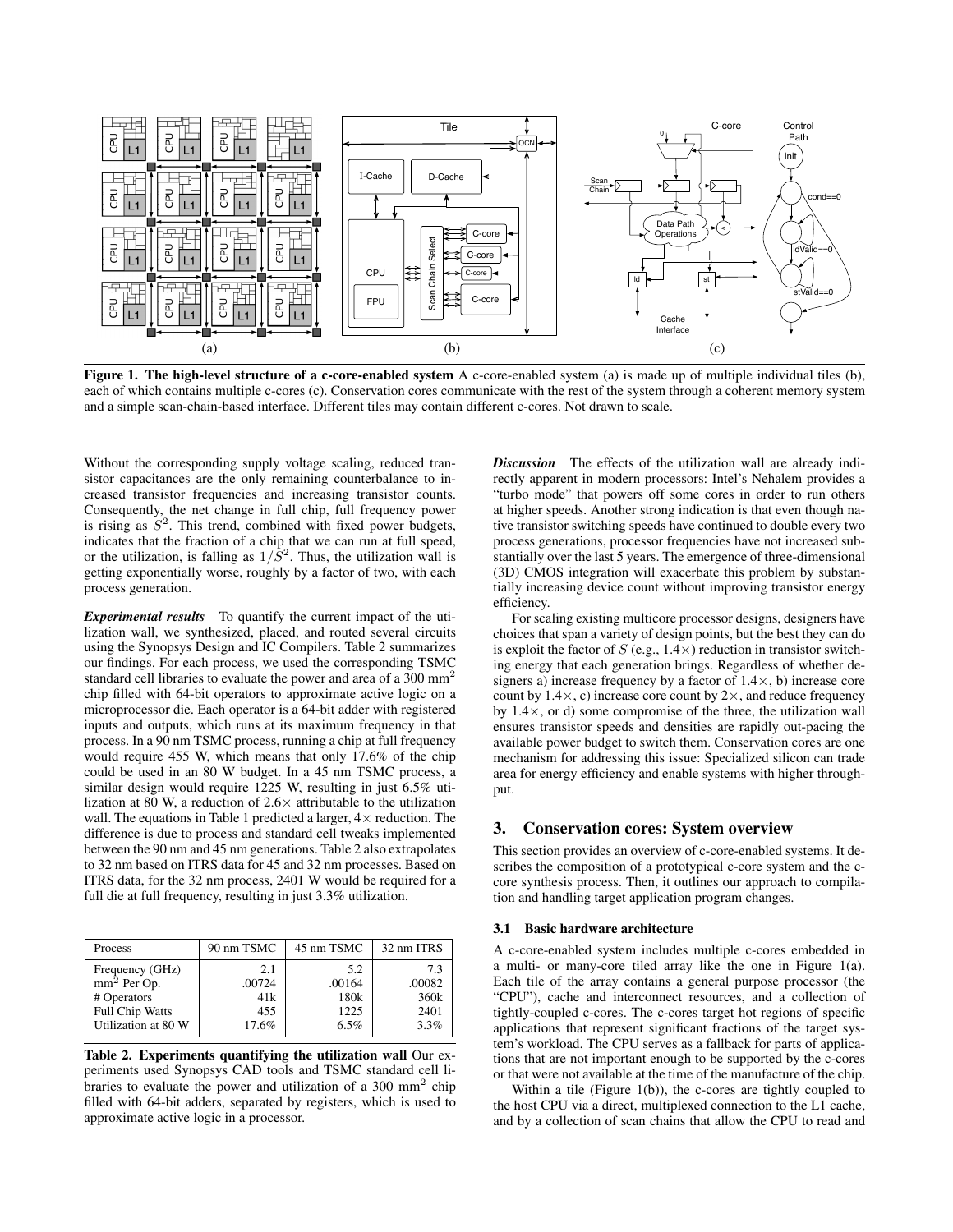

Figure 2. Automatic synthesis and compilation of c-cores A profiler (a) extracts a set of energy-intensive code regions from a corpus of stable applications in the processor's target domain. The toolchain generalizes these regions into patchable c-core specifications (b), translates them into circuits via an automated synthesis infrastructure (c), and integrates them into a multi-core processor (d). A patchingaware compiler maintains a database of c-core specifications and generates binaries that execute on a combination of c-cores and the local CPU. The compiler (e) generates a patching configuration that allows the c-cores to run future (and past) versions of the original applications.

write all state within the c-cores. The CPU uses these scan chains for passing arguments, for context switching, and for patching the c-cores. These facilities allow the system to reconfigure a c-core to run future and past modified versions of the source code that was used to generate the c-cores. Most data transfer occurs through the coherent L1 cache connection.

An individual c-core (Figure  $1(c)$ ) comprises a datapath and control state machine derived directly from the code it targets. Specialized load and store units share ports to memory and use a simple token-based protocol to enforce correct memory ordering and support nearly arbitrary C code. The scan chain interface provides access to internal state.

# 3.2 Creating and targeting conservation cores

Figure 2 depicts the generation of a many-core processor equipped with c-cores and the toolchain needed to target them. The process begins with the processor designer characterizing the workload by identifying codes that make up a significant fraction of the processor's target workload. The toolchain extracts the most frequently used (or "hot") code regions (a), augments them with a small amount of reconfigurability (b) and then synthesizes c-core hardware (see Section 4) using a 45 nm standard cell CAD flow (c). A single processor contains many tiles, each with a general purpose CPU and collection of different c-cores (d).

In order to generate code for the processor, we extend a standard compiler infrastructure (which could easily be a derivative of standard compiler infrastructures such as GCC, the Intel C++ compiler, or Microsoft Visual Studio—in our case, we use a combination of OpenIMPACT and GCC) to support automatic code generation for c-cores. The compiler incorporates a description of the c-core that the manufacturer has shipped silicon for. The compiler uses a matching algorithm to find similarities between the input code and the c-core specifications (e). In cases where there are close matches, the compiler will generate both CPU-only object code and object

code that makes use of the c-core. The latter version of the code includes patching information that is downloaded into the c-core via scan chain before it is used. The decision of whether to use the c-core-enabled version of the code or the "software-only" version, is made at run time, based on c-core availability and other factors.

#### 3.3 Support for future application versions

Although the c-cores are created to support existing versions of specific applications, they also need to support newer versions that are released after the original c-cores were synthesized. To do this, the c-cores include reconfiguration bits which allows the behavior of c-cores to adapt to commonly found changes in programs. The patching engine in the compiler performs a specialized graphmatching algorithm on the data- and control-flow graphs of the application or library (see Section 5). Depending on the extent of the differences between the versions, the patch configuration state may specify small changes (e.g., replacing an addition with a subtraction or replacing a constant value) or larger changes, such as bypassing a long sequence of operations with software execution on the CPU. This patch is automatically included in the program binary by the compiler and is invisible to the programmer or user.

The next two sections provide a more complete discussion of each component of the system.

# 4. Conservation core architecture

This section describes the architecture of a c-core-enabled system in more detail. We describe the organization and synthesis of the c-cores themselves, the interface between the c-cores and the rest of the system, and their support for patchability.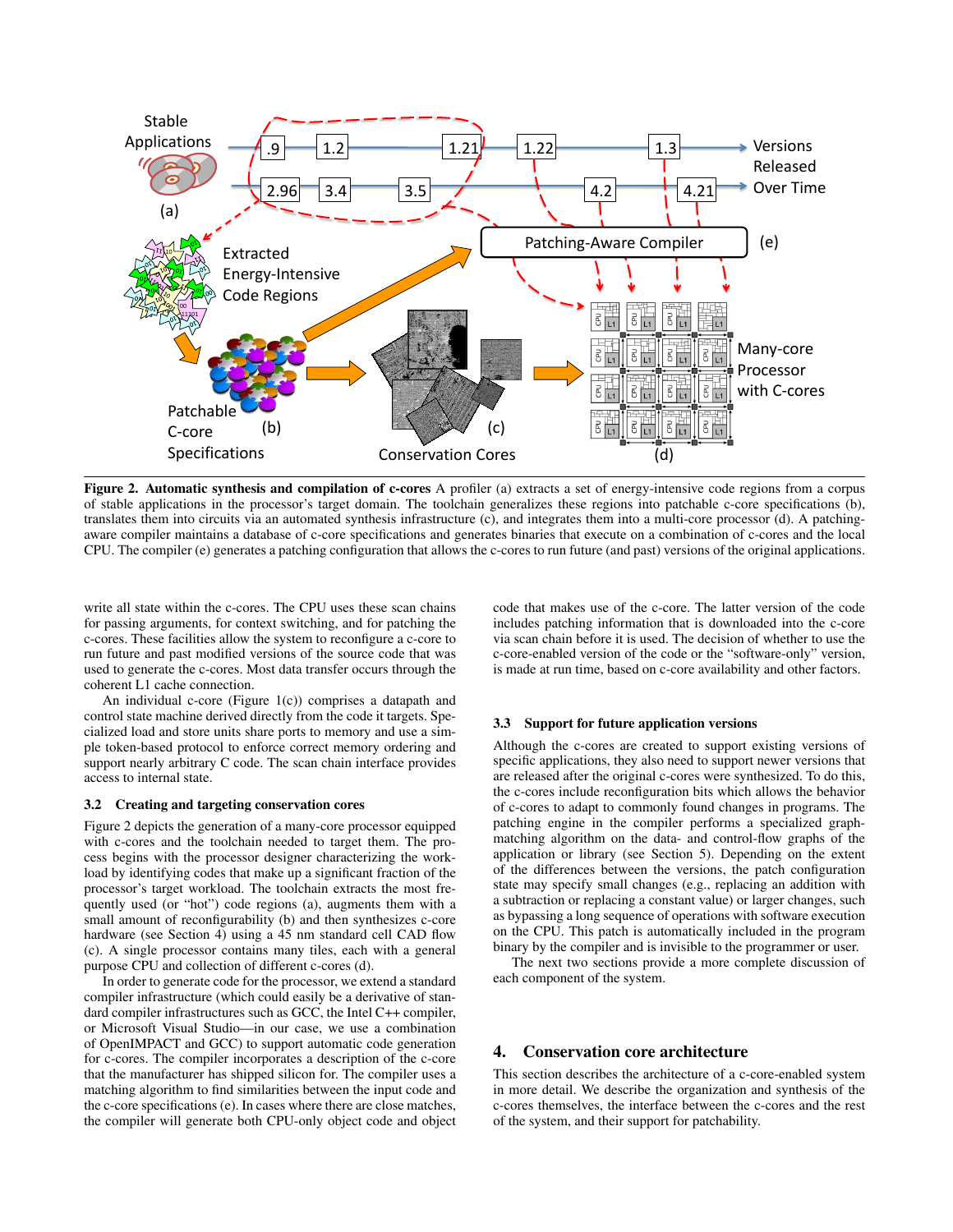

Figure 3. Conservation core example An example showing the translation from C code (a), to the compiler's internal representation (b), and finally to hardware (c). The hardware schematic and state machine correspond very closely to the data and control flow graphs of the C code.

#### 4.1 Conservation core organization

Figure 1(c) shows the architecture of a prototypical c-core. The principle components are the datapath, the control unit, the cache interface, and the scan chain interface to the CPU.

*Datapath and control* By design, the c-core datapath and control very closely resemble the internal representation that our toolchain extracts from the C source code. The datapath contains the functional units (adders, shifters, etc.), the muxes to implement control decisions, and the registers to hold program values across clock cycles.

The control unit implements a state machine that mimics the control flow graph of the code. It tracks branch outcomes (computed in the datapath) to determine which state to enter on each cycle. The control path sets the enable and select lines on the registers and muxes so that the correct basic block is active each cycle.

The close correspondence between the program's structure and the c-core is important for two reasons: First, it makes it easier to enforce correct memory ordering in irregular programs. The ordering that the control path's state machine enforces corresponds to the order that the program counter provides in general purpose processors, and we use that ordering to enforce memory dependencies. Second, by maintaining a close correspondence between the original program and the hardware, it is more likely that small changes in the source code (which are the common case) will result in correspondingly small patches to the hardware.

To maintain this correspondence and to reduce the number of registers required in the datapath, the registers in the c-core datapaths adhere to SSA form: Each static SSA variable has a corresponding register. This invariant minimizes the number of register updates: Exactly one register value changes per new value that the program generates.

*Memory interface and ordering* Memory operations require special attention to ensure that the c-core enforces memory ordering constraints. Conservation cores enforce these constraints by allowing only one memory operation per basic block. The c-core only activates one basic block at a time, guaranteeing that memory operations execute in the correct order.

The load/store units connect to a coherent data cache that ensures that all loads and stores are visible to the rest of the system regardless of which addresses the c-core accesses.

Since memory operations can take multiple cycles, the toolchain adds a self-loop to the basic block that contains each memory

operation and exports a "valid" line to the control path. When the memory operation is complete, it asserts the "valid" signal and control exits the loop and proceeds with the following basic block. The "valid" signal is similar to the memory ordering token used in systems such as Tartan [27] and WaveScalar [35].

Most of the communication between c-cores and the CPU occurs via the shared L1 cache. A coherent, shared memory interface allows us to construct c-cores for applications with unpredictable access patterns. Conventional accelerators cannot speed up these applications, because they cannot extract enough memory parallelism. Such applications can be an excellent fit for c-cores, however, as performance is not the primary concern. Since the CPU and c-cores do not simultaneously access the cache, the impact on the CPU cycle time is negligible, because the c-cores can mux in through non-critical, pre-existing paths that are used to handle cache fills.

*Multi-cycle instructions* Conservation cores handle other multicycle instructions (e.g., integer division and floating point operations) in the same way as memory operations. Each multi-cycle instruction resides in a basic block with a self-loop and generates a "valid" signal when it completes.

*Example* Figure 3 shows the translation from C code (a) to hardware schematic and state machine (c). The hardware corresponds very closely to the CFG of the sample code (b). It has muxes for variables *i* and *sum* corresponding to the *phi* operators in the CFG. Also, the state machine of the c-core is almost identical to the CFG, but with additional self-loops for multi-cycle operations. The datapath has a load unit to access the memory hierarchy to read the array *a*.

#### 4.2 The CPU/c-core interface

Aside from the cache, the only connection between the CPU and the c-cores is a set of scan chains that allow the CPU to manipulate all of the c-core's internal state. The CPU side of the interface is shared among all c-cores on the CPU's tile. The CPU can communicate via scan chains with only one c-core at a time, with switching controlled by the CPU. The CPU uses the scan chains to install patches that will be used across many invocations, and to pass initial arguments for individual invocations. The scan chains also allow the CPU to read and modify internal c-core state to implement exceptions.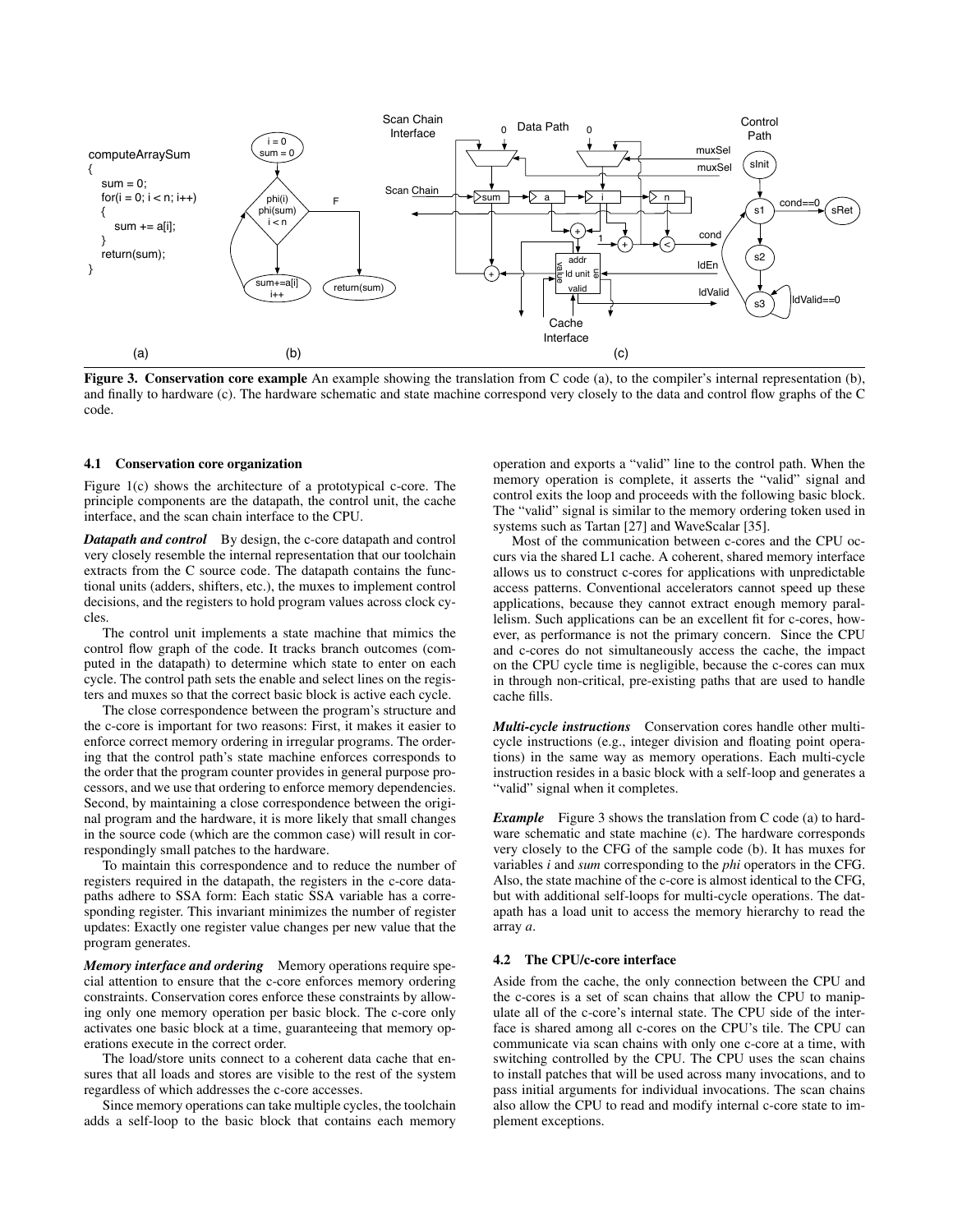Conservation core scan chains are divided into two groups: There are a small number of short, fixed-function scan chains for control, argument passing, and patch installation, and up to 32 scan chains for accessing datapath state.

The scan chains for arguments are short (just 64 bits) to make invocation fast, but the patch installation scan chains can be much longer (up to 13,000 bits in our biggest c-core). However, patch installation is infrequent, so the cost of accessing the scan chain is minor. A special "master control" scan chain contains a single bit and allows the CPU to start and stop the c-core's execution as needed.

Datapath scan chains allow the CPU to manipulate arbitrary execution state during an exception. Datapath scan chains range in length from 32 to 448 bits in our largest c-core.

To access the interface, the CPU provides three new instructions: Move-From-ScanChain (MFSC), Move-To-ScanChain (MTSC), and ScanChain-Rotate-Left (SCRL). MFSC moves the 32 bits at the head of a scan chain into a general purpose processor register, and MTSC does the reverse. SCRL rotates a scan chain left by n bits. SCRL executes asynchronously but MFSC and MTSC have blocking semantics: They will wait for previously issued SCRLs on a scan chain to finish before returning a value from that scan chain.

#### 4.3 Initiating c-core execution

When compiling an application or library containing functions that are compatible with a c-core, the compiler will insert stubs that enable the code to choose between using the c-core-enabled version or the CPU-only version at runtime.

Later, when the application is run and calls the function, the stub checks for an available c-core. If it finds one, it uses the scan chain interface to pass arguments to the c-core, starts it running, and then waits for execution to complete. Once execution completes, the c-core raises an exception and control transfers back to the stub, which extracts the return value and passes it back to the caller.

As the c-cores are drop-in replacements for existing code, programs need not block if the correct c-core is not available (i.e., if it is in use by another program or currently configured with the incorrect patch). The original CPU (software) implementation is still available, and the program can use it instead.

#### 4.4 Patching support

Our analysis of successive versions of our applications revealed a number of common change patterns. The most common changes included modifications to hard-coded constants, the removal or addition of code segments, and the replacement of one operation by another (e.g., an add becomes a subtract). Fortunately, many of these changes can be addressed effectively with very modest amounts of reconfigurability. Conservation cores provide three facilities that can be used to adjusted their behavior after they have been fabricated.

*Configurable constants* We generalize hard-coded immediate values into configurable registers to support changes to the values of compile-time constants and the insertion, deletion, or rearrangement of structure fields.

*Generalized single-cycle datapath operators* To support the replacement of one operator with another, we generalize any addition or subtraction to an adder-subtractor, any comparison operation to a generalized comparator, and any bitwise operation to a bitwise ALU. A small configuration register is then added for each such operator, determining which operation is currently active.

*Control flow changes* In order to handle changes in the CFG's structure and changes to basic blocks that go beyond what the above



Figure 4. The c-core C-to-hardware toolchain The various stages of our toolchain involved in hardware generation, patching, simulation, and power measurement are shown. The bold box contains the patch generation infrastructure based on our patching enabled compiler.

mechanisms can handle, the c-cores provide a flexible exception mechanism. The control path contains a bit for each state transition that determines whether the c-core should treat it as an exception.

When the state machine makes an exceptional transition, the ccore stops executing and transfers control to the general-purpose core. The exception handler extracts current variable values from the c-core via the scan-chain-based interface, performs a portion of the patched execution, transfers new values back into the c-core, and resumes execution. The exception handler can restart c-core execution at any point in the CFG, so exceptions can arbitrarily alter control flow and/or replace arbitrary portions of the CFG.

The next section describes the patch generation algorithm that determines the reconfiguration state necessary to allow a c-core to continue to run code even after it has been changed from the version used to generate that c-core.

# 5. Patching conservation cores

This section describes the patching algorithm we have developed. We expect that at least some patch generation will need to occur at the assembly language level, so our patching algorithm works directly on the program's dataflow and control graphs, a representation that can be generated from either source code or a compiled binary. The bold box in Figure 4 shows how the patching system fits into the toolchain.

When a c-core-equipped processor ships, it can run the latest versions of the targeted applications without modification. We refer to this version as the *original*. When a new version of an application becomes available, we must determine how to map the new version of the software onto the existing c-core hardware. We refer to the new version of the software as the *target*. The goal of the patching process is to generate a *patch* for the original hardware that will let it run the target software version.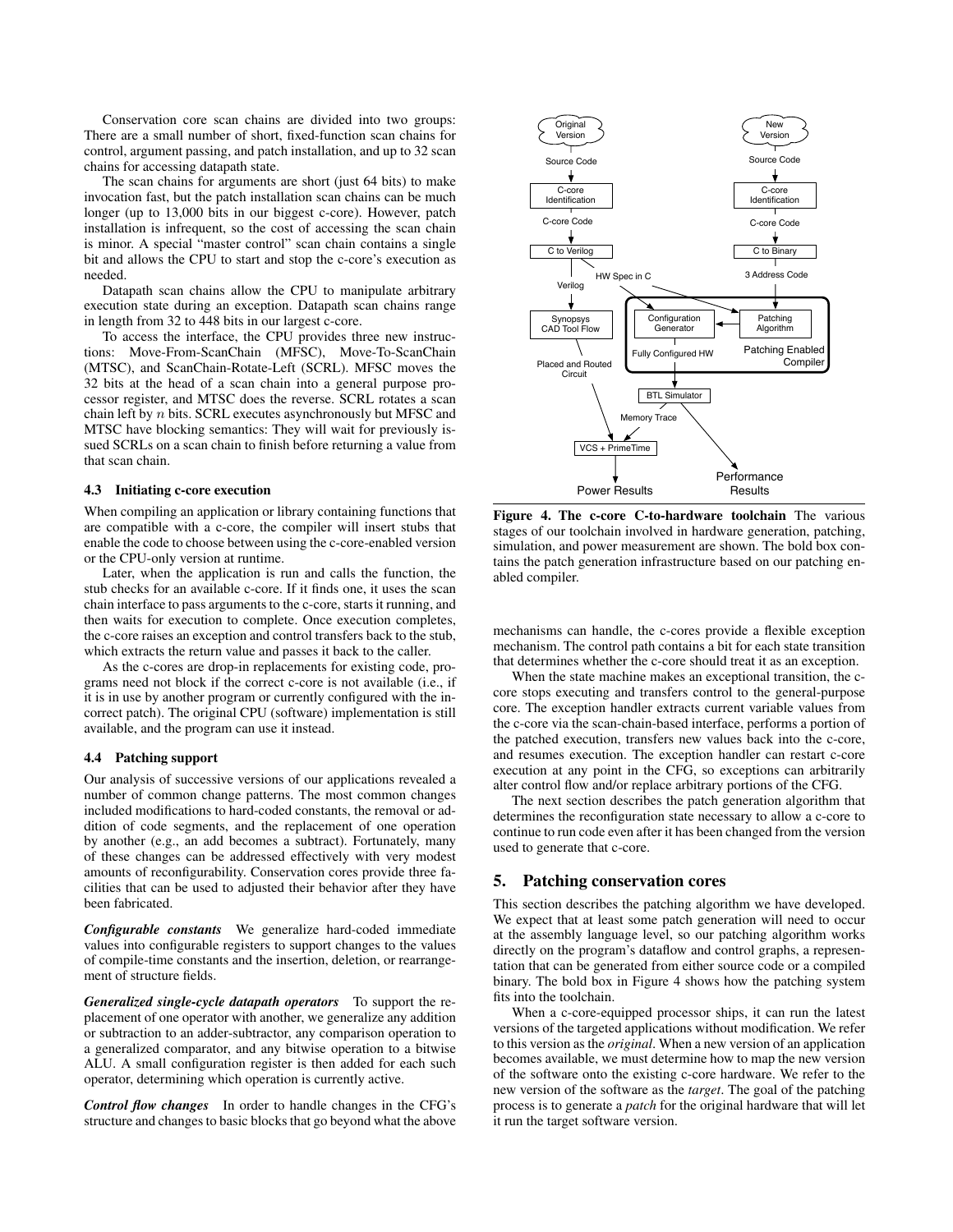

Figure 5. Handling changes in control flow across versions The original source for *sumArray()* is shown alongside its CFG (a). The mapping between the new and the original version of sumArray's CFG covers most of the target version in two hardware regions (b). Transfers of control between the hardware and software regions require an exception (c).

Our patching algorithm proceeds in four stages: basic block mapping, control flow mapping, register remapping, and patch generation.

## 5.1 Basic block mapping

The first stage of the algorithm identifies which hardware basic blocks in the original hardware can run each basic block in the target application. Since the original hardware includes generalized arithmetic operators and configurable constant registers, there is significant flexibility in what it means for two basic blocks to "match". In our system, two basic blocks match if the data flow graphs of the two basic blocks are isomorphic up to operators at the nodes and constant values.

#### 5.2 Control flow mapping

The next step is building a map between the control flow graphs of the original and target versions. We identify regions of the target control flow graph that map perfectly onto disjoint portions of the original hardware. We call these portions of the function *hardware regions*, and they will execute entirely in hardware under the patch. Ideally, all basic blocks in the target will map to basic blocks in the original, and there will be a single hardware region. In practice this will sometimes not be possible: The target version may have basic blocks inserted or deleted relative to the original, or one of the basic blocks may have changed enough that no matching basic block exists in the original. We use the exception mechanism to execute the remaining, unmapped *software regions* on the general purpose processor.

To divide the graph, the algorithm starts by matching the entry node of the target graph with the entry of the original graph. The algorithm proceeds with a breadth-first traversal of the target graph, greedily adding as many blocks to the hardware region as possible. When that hardware region can grow no larger, the region is complete.

A region stops growing for one of two reasons: It may reach the end of the function or run up against another hardware region. Alternatively, there may be no matching basic blocks available to add to the region because of a code modification. In that case, we mark the non-matching basic blocks as part of the software region and select the lowest depth matching basic block available to seed the creation of a new hardware region. This stage of the

algorithm terminates when the entire function has been partitioned into hardware regions and software regions.

Figure 5 illustrates this portion of the algorithm. Figure 5(a) shows the original software version of a function called *sumArray()* and its CFG. Figure 5(b) shows the target version of sumArray() which has an extra operation. Most of the new sumArray() is mapped onto the original c-core in two hardware regions, but the new operation is mapped to a separate software region because the hardware for it does not exist in the original c-core. Any transition to this region will be marked as an exception.

#### 5.3 Register mapping

The next phase of the algorithm generates a consistent local mapping between registers in the original and target basic block for each matched basic block pair. In this mapping the output of the first instruction in the original basic block corresponds to the output of the first instruction in the target basic block, and so on.

The next step is to combine these per-block maps to create a consistent register mapping for each hardware region. To construct the mapping, we analyze the basic block mapping for each of the basic blocks in the region. These data yield a weighted bipartite graph, in which one set of nodes corresponds to the register names from the original code and the second set corresponds to register names from the target code. An edge exists between an original register,  $r1$ , and a target register,  $r2$ , if the mapping for some pair of basic blocks maps  $r2$  onto  $r1$ . The weight of the edge is the number of pairs of basic blocks whose mapping makes that conversion.

Next, we perform a maximum cardinality, maximum weight matching on the graph. The resulting matching is the register map for that hardware region. Finally, we examine each pair of corresponding basic blocks to see if their register names are consistent with the newly created global map. If they are not, we remove the target basic block from the hardware region and place it in its own software region.

## 5.4 Patch generation

At this point we have all the information required to generate a patch that will let the target code run on the original hardware. The patch itself consists of three parts: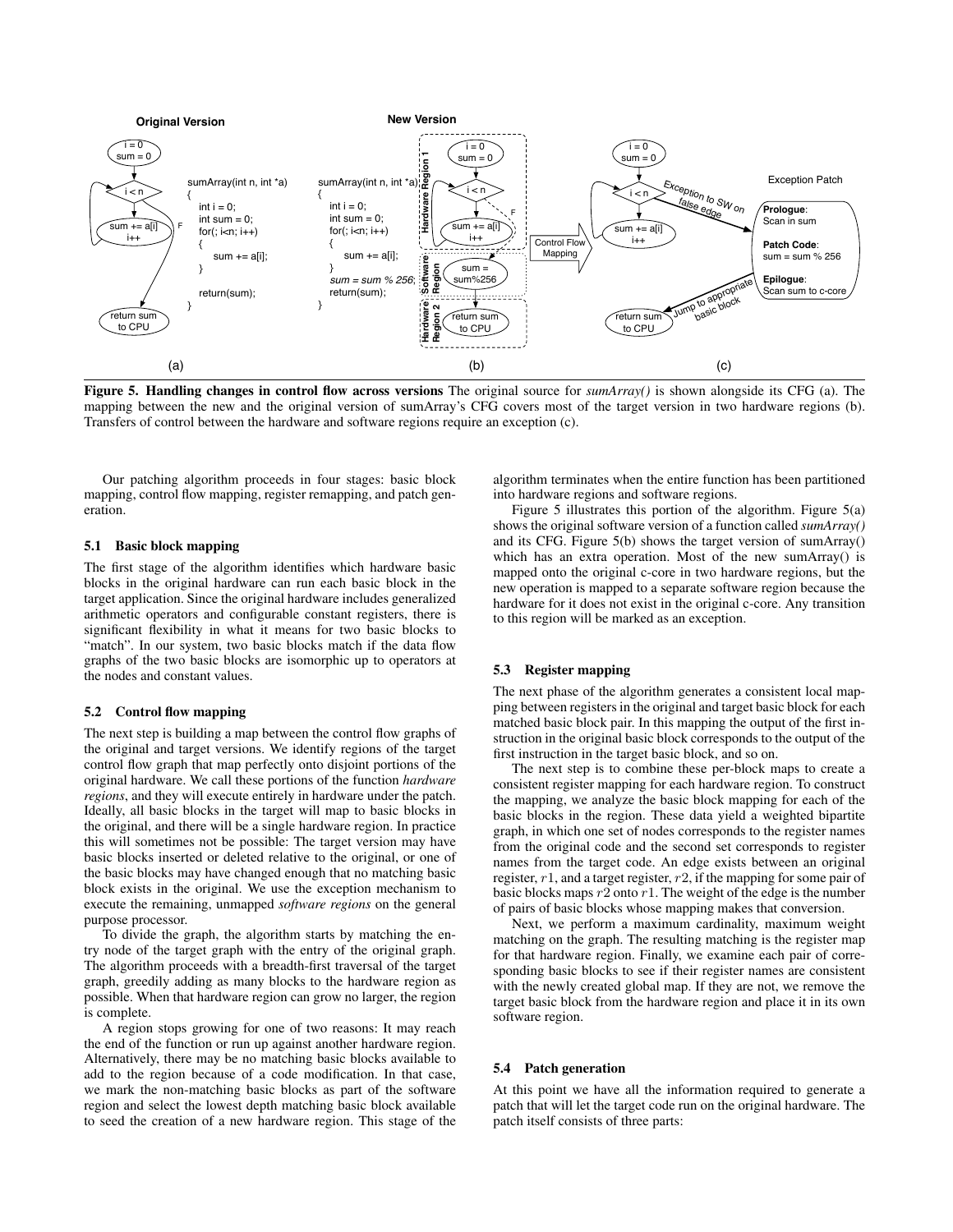

Figure 6. MCF 2006 conservation core for primal bea mpp() **function** The c-core synthesizes to  $0.077mm^2$ , operates at speeds up to 1412 MHz, and provides 53% coverage for the application. The light gray elements are datapath logic (adders, comparators, etc.), dark gray elements are registers, and the white elements constitute the control path.

- the configuration bits for each of the configurable datapath elements along with values for each of the configurable constant registers
- exception bits for each of the control flow edges that pass from a hardware region into a software region
- code to implement each of the software regions

The software region code is subdivided into three sections. First, the *prologue* uses the scan chain interface to retrieve values from the c-core's datapath into the processor core. Next, the *patch code* implements the software region. The region may have multiple exit points, each leading back to a different point in the datapath. At the exit, the *epilogue* uses the scan chain interface again to insert the results back into the datapath and return control to the c-core.

#### 5.5 Patched execution example

Figure 5(c) shows how c-cores use the exception mechanism to patch around software regions generated during the control flow mapping stage. When the c-core execution reaches the false edge of the for loop condition, it makes an exceptional transition which freezes the c-core and transfers control to the CPU. The CPU retrieves the application's software exception handler corresponding to the edge that raised the exception, and the handler executes the prologue, patch code, and epilogue before returning control to the c-core.

# 6. Methodology

Our c-core synthesis toolchain takes C programs as input, splits them into datapath and control segments, and then uses a stateof-the-art EDA tool flow to generate a circuit fully realizable in silicon. The toolchain also generates a cycle-accurate system simulator for the new hardware. We use the simulator for performance measurements and to generate traces that drive Synopsys VCS and PrimeTime simulation of the placed-and-routed netlist. Below, we describe these components in more detail.



Figure 7. Conservation core effectiveness over time Since ccores target stable applications, they can deliver efficiency gains over a very long period of time.

# 6.1 Toolchain

Figure 4 summarizes the c-core toolchain. The toolchain is based on the OpenIMPACT (1.0rc4) [29], CodeSurfer (2.1p1) [8], and LLVM (2.4) [23] compiler infrastructures and accepts a large subset of the C language, including arbitrary pointer references, switch statements, and loops with complex conditions.

In the c-core identification stage, functions or subregions of functions (e.g., key loops) are tagged for conversion into c-cores based on profile information. The toolchain uses outlining to isolate the region and then uses exhaustive inlining to remove function calls. We pass global variables by reference as additional input arguments.

The C-to-Verilog stage generates the control and dataflow graphs for the function in SSA [9] form. This stage then adds basic blocks and control states for each memory operation and multi-cycle instruction. The final step of the C-to-Verilog stage generates synthesizeable Verilog for the c-core. This requires converting  $\phi$  operators into muxes, inserting registers at the definition of each value, and adding self loops to the control flow graph for the multi-cycle operations. Then, it generates the control unit with a state machine that matches the control flow graph. This stage of the toolchain also generates a cycle-accurate module for our architectural simulator.

#### 6.2 Simulation infrastructure

Our cycle-accurate simulation infrastructure is based on *btl*, the Raw simulator [36]. We have modified btl to model a cachecoherent memory among multiple processors, to include a scan chain interface between the CPU and all of the local c-cores, and to simulate the c-cores themselves. The c-cores may operate at different clock frequencies from each other and from the core clock;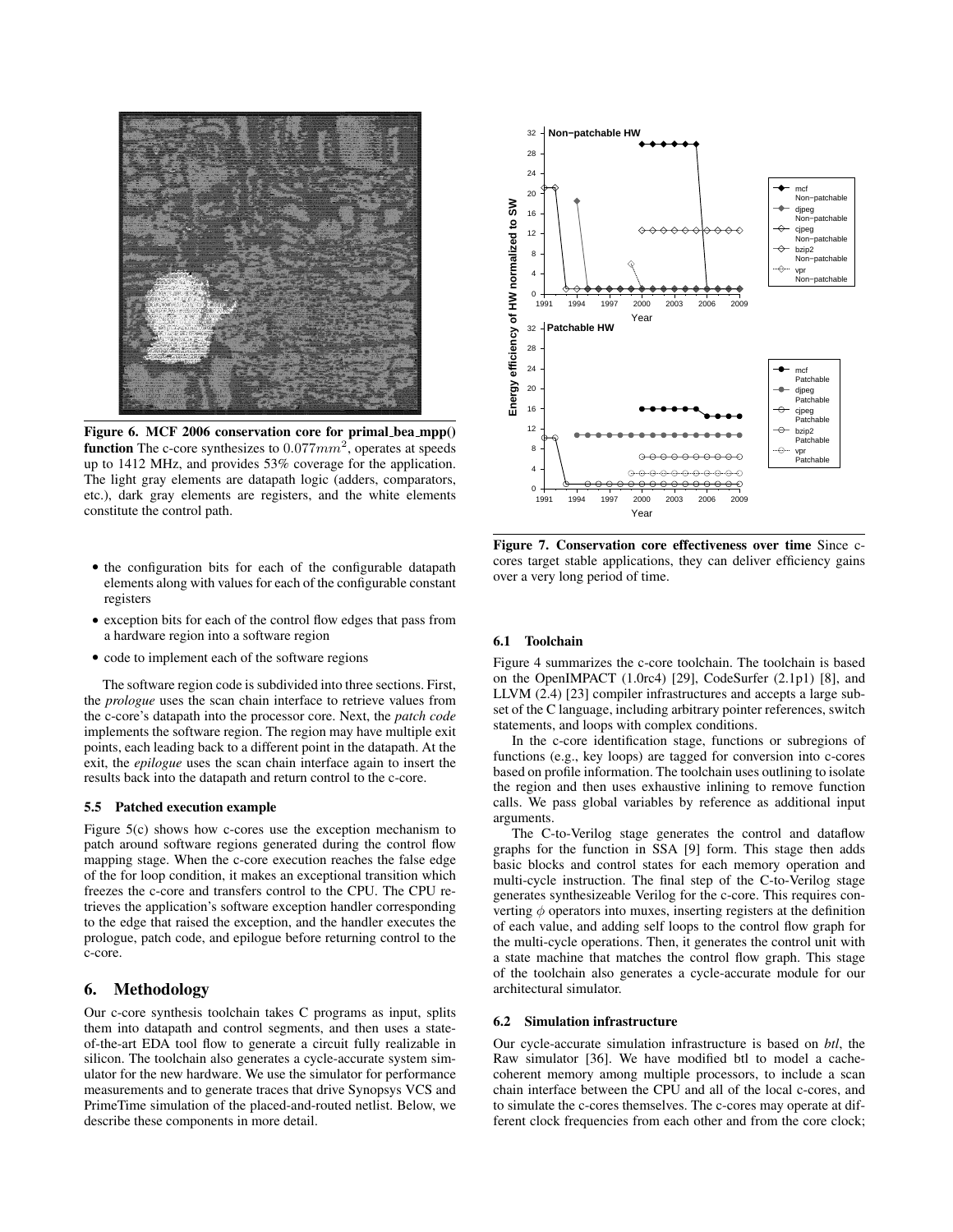| C-core            | Ver.           |                | Key LOC | $%$ Exe. | Area $(mm2)$  |       | Freq. (MHz)   |      |  |
|-------------------|----------------|----------------|---------|----------|---------------|-------|---------------|------|--|
|                   |                |                |         |          | Non-P. Patch. |       | Non-P. Patch. |      |  |
| bzip2             |                |                |         |          |               |       |               |      |  |
| fallbackSort      | 1.0.0          | A i            | 231     | 71.1     | 0.128         | 0.275 | 1345          | 1161 |  |
| fallbackSort      | 1.0.5          | $F_i$          | 231     | 71.1     | 0.128         | 0.275 | 1345          | 1161 |  |
| cjpeg             |                |                |         |          |               |       |               |      |  |
| extract_MCUs      | v <sub>1</sub> | Ai             | 266     | 49.3     | 0.108         | 0.205 | 1556          | 916  |  |
| get_rgb_ycc_rows  | v <sub>1</sub> | A ii           | 39      | 5.1      | 0.020         | 0.044 | 1808          | 1039 |  |
| subsample         | v1             | A iii          | 40      | 17.7     | 0.023         | 0.039 | 1651          | 1568 |  |
| extract_MCUs      | v2             | B <sub>i</sub> | 277     | 49.5     | 0.108         | 0.205 | 1556          | 916  |  |
| get_rgb_ycc_rows  | v2             | Bii            | 37      | 5.1      | 0.020         | 0.044 | 1808          | 1039 |  |
| subsample         | v2             | B iii          | 36      | 17.8     | 0.023         | 0.039 | 1651          | 1568 |  |
| djpeg             |                |                |         |          |               |       |               |      |  |
| jpeg_idct_islow   | v5             | A i            | 223     | 21.5     | 0.133         | 0.222 | 1336          | 932  |  |
| ycc_rgb_convert   | v <sub>5</sub> | A ii           | 35      | 33.0     | 0.023         | 0.043 | 1663          | 1539 |  |
| jpeg_idct_islow   | v6             | B <sub>i</sub> | 236     | 21.7     | 0.135         | 0.222 | 1390          | 932  |  |
| ycc_rgb_convert   | v6             | B ii           | 35      | 33.7     | 0.024         | 0.043 | 1676          | 1539 |  |
| mcf               |                |                |         |          |               |       |               |      |  |
| primal_bea_mpp    | 2000           | A i            | 64      | 35.2     | 0.033         | 0.077 | 1628          | 1412 |  |
| refresh_potential | 2000           | A ii           | 44      | 8.8      | 0.017         | 0.033 | 1899          | 1647 |  |
| primal_bea_mpp    | 2006           | $B_i$          | 64      | 53.3     | 0.032         | 0.077 | 1568          | 1412 |  |
| refresh_potential | 2006           | B ii           | 41      | 1.3      | 0.015         | 0.028 | 1871          | 1639 |  |
| vpr               |                |                |         |          |               |       |               |      |  |
| try_swap          | 4.22           | Αi             | 858     | 61.1     | 0.181         | 0.326 | 1199          | 912  |  |
| try_swap          | 4.3            | B <sub>i</sub> | 861     | 27.0     | 0.181         | 0.326 | 1199          | 912  |  |

Table 3. Conservation core statistics The c-cores we generated vary greatly in size and complexity. In the "Key" column, the letters correspond to application versions and the Roman numerals denote specific functions from the application that a c-core targets. "LOC" is lines of C source code, and "% Exe." is the percentage of execution that each function comprises in the application.

however the cache clock is synchronized to the c-core when control is transferred to the c-core.

#### 6.3 Synthesis

For synthesis we target a TSMC 45 nm GS process using Synopsys Design Compiler (C-2009.06-SP2) and IC Compiler (C-2009.06- SP2). Our toolchain generates synthesizeable Verilog and automatically processes the design in the Synopsys CAD tool flow, starting with netlist generation and continuing through placement, clock tree synthesis, and routing, before performing post-route optimizations. We specifically optimize for speed and power.

Figure 6 shows an automatically-generated c-core from the MCF 2006 application. Over 50% of the area is devoted to performing arithmetic operations in the datapath, 7% is dedicated to the control logic, and 40% is registers. This circuit meets timing at clock frequencies up to 1412 MHz.

## 6.4 Power measurements

In order to measure c-core power usage, our simulator periodically samples execution by storing traces of all inputs and outputs to the c-core. Each sample starts with a "snapshot" recording the entire register state of the c-core and continues for 10,000 cycles. The current sampling policy is to sample 10,000 out of every 50,000 cycles, and we discard sampling periods corresponding to the initialization phase of the application.

We feed each trace sample into the Synopsys VCS (C-2009.06) logic simulator. Along with the Verilog code our toolchain also automatically generates a Verilog testbench module for each ccore, which initiates the simulation of each sample by scanning in the register values from each trace snapshot. The VCS simulation generates a VCD activity file, which we pipe as input into Synopsys PrimeTime (C-2009.06-SP2). PrimeTime computes both the static and dynamic power for each sampling period. We model finegrained clock gating for inactive c-corestates via post-processing.

To model power for other system components, we derive processor and clock power values from specifications for a MIPS

|                   |                |               |      | Loads/<br><b>Stores</b> | <b>Patching Constructs</b> |                |                   |      |     |
|-------------------|----------------|---------------|------|-------------------------|----------------------------|----------------|-------------------|------|-----|
| C-core            | Ver.           | <b>States</b> | Ops  |                         | Add-<br>Cmp.Bit.           |                | <b>Const.Exc.</b> |      |     |
|                   |                |               |      |                         | Sub                        |                |                   | Reg. | Bit |
| bzip2             |                |               |      |                         |                            |                |                   |      |     |
| fallbackSort      | 1.0.0          | 285           | 647  | 66/38                   | 138                        | 78             | 33                | 323  | 363 |
| fallbackSort      | 1.0.5          | 285           | 647  | 66/38                   | 138                        | 78             | 33                | 323  | 363 |
| cjpeg             |                |               |      |                         |                            |                |                   |      |     |
| extract_MCUs      | v1             | 116           | 406  | 41/25                   | 152                        | 11             | $\Omega$          | 235  | 127 |
| get_rgb_ycc_rows  | v1             | 23            | 68   | 14/3                    | 16                         | $\overline{c}$ | $\Omega$          | 39   | 25  |
| subsample         | v1             | 32            | 85   | 9/1                     | 16                         | 8              | 1                 | 34   | 40  |
| extract_MCUs      | v2             | 116           | 406  | 41/25                   | 152                        | 11             | $\Omega$          | 235  | 127 |
| get_rgb_ycc_rows  | v2             | 23            | 68   | 14/3                    | 16                         | $\overline{c}$ | $\Omega$          | 39   | 25  |
| subsample         | v2             | 32            | 85   | 9/1                     | 16                         | 8              | 1                 | 34   | 40  |
| djpeg             |                |               |      |                         |                            |                |                   |      |     |
| jpeg_idct_islow   | v <sub>5</sub> | 97            | 432  | 39/32                   | 180                        | 4              | 21                | 238  | 101 |
| ycc_rgb_convert   | v <sub>5</sub> | 40            | 82   | 24/3                    | 19                         | 4              | $\Omega$          | 40   | 44  |
| jpeg_idct_islow   | v6             | 97            | 432  | 39/32                   | 180                        | 4              | 21                | 238  | 101 |
| ycc_rgb_convert   | v6             | 40            | 82   | 24/3                    | 19                         | $\overline{4}$ | $\Omega$          | 40   | 44  |
| mcf               |                |               |      |                         |                            |                |                   |      |     |
| primal_bea_mpp    | 2000           | 101           | 144  | 36/16                   | 22                         | 21             | $\Omega$          | 94   | 122 |
| refresh_potential | 2000           | 44            | 70   | 17/5                    | 6                          | 10             | $\Omega$          | 35   | 54  |
| primal_bea_mpp    | 2006           | 101           | 144  | 36/16                   | 22                         | 21             | $\Omega$          | 94   | 122 |
| refresh_potential | 2006           | 39            | 60   | 16/4                    | $\mathbf{3}$               | 8              | $\Omega$          | 29   | 47  |
| vpr               |                |               |      |                         |                            |                |                   |      |     |
| try_swap          | 4.22           | 652           | 1095 | 123/86                  | 108                        | 149            | $\Omega$          | 367  | 801 |
| try_swap          | 4.3            | 652           | 1095 | 123/86                  | 108                        | 149            | $\Omega$          | 367  | 801 |

Table 4. Conservation core details "States" is the number of states in the control path, "Ops" is the number of assembly-level instructions, and "Patching Constructs" gives a breakdown of the different types of patching facilities used in each conservation core.

24KE processor in TSMC 90 nm and 65 nm processes [26], and component ratios for Raw reported in [21]. We have scaled these values for a 45 nm process and assume a MIPS core frequency of 1.5 GHz with 0.077 mW/MHz for average CPU operation. Finally, we use CACTI 5.3 [37] for I- and D-cache power.

# 7. Results

This section describes the performance and efficiency of our c-coreenabled architecture and the impact of c-cores on application performance and energy consumption. Then we analyze the overheads due to patching and the potential benefits of applying c-cores to a wide range of applications.

#### 7.1 Energy savings

Figure 8 shows the relative energy efficiency, EDP improvement, and speedup of c-cores vs. a MIPS processor executing the same code. For fairness, and to quantify the benefits of converting instructions into c-cores, we exclude cache power for both cases. The figure compares both patchable and non-patchable c-cores to a general-purpose MIPS core for six versions of bzip2 (1.0.0−1.0.5), and two versions each of cjpeg  $(v1-v2)$ , djpeg  $(v5-v6)$ , mcf (2000−2006), and vpr (4.22−4.30). Tables 3 and 4 summarize the c-cores.

The data show that patchable c-cores are up to  $15.96\times$  as energy-efficient as a MIPS core at executing the code they were built to execute. The non-patchable c-cores are even more energy efficient, but their inability to adapt to software changes limits their useful lifetime.

Figure 7 quantifies the ability of patchability to extend the useful lifetime of c-cores. The horizontal axis measures time in years, and the vertical axis is energy efficiency normalized to software. The lines represent what the c-cores built for the earliest software version can deliver, both with and without patching support. For instance, vpr 4.22 was released in 1999, but when a new version appears in 2000, the non-patchable hardware must default to software, reducing the energy efficiency factor from  $6.2 \times$  down to  $1 \times$ . In contrast, patchable hardware built for 4.22 has a lower initial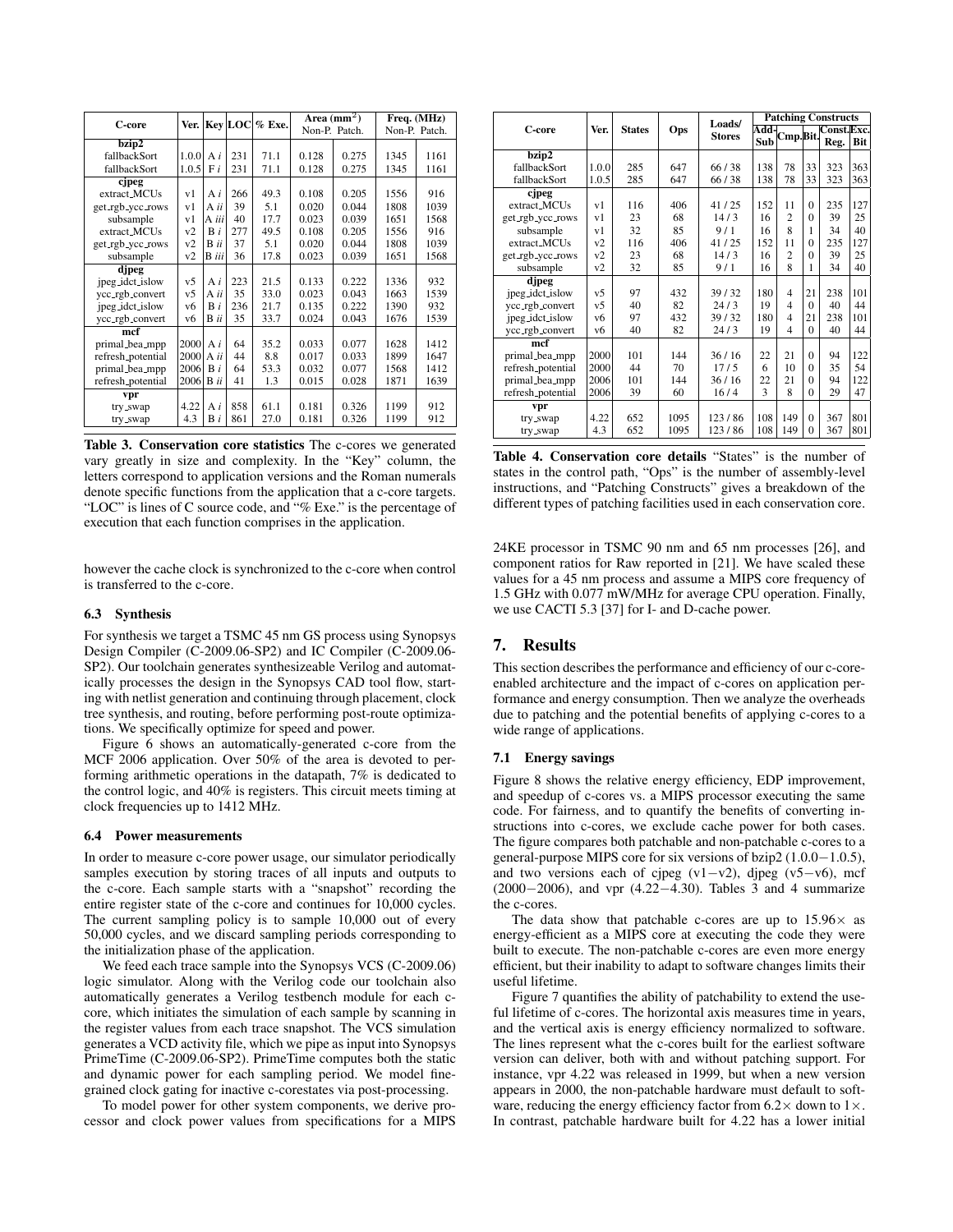

Figure 8. Conservation core energy efficiency Our patchable c-cores provide up to  $15.96\times$  improvement in energy efficiency compared to a general-purpose MIPS core for the portions of the programs that they implement. The gains are even larger for non-patchable c-cores, but their lack of flexibility limits their useful lifetime (see Figure 7). Each subgroup of bars represents a specific version of an application (see Table 3). Results are normalized to running completely in software on an in-order, power-efficient MIPS core ("SW"). "unpatchable" denotes a c-core built for that version of the application but without patching support, while "patchable" includes patching facilities. Finally, "patched" bars represent alternate versions of an application running on a patched c-core. For all six versions of bzip2 (A-F), the c-core's performance is identical.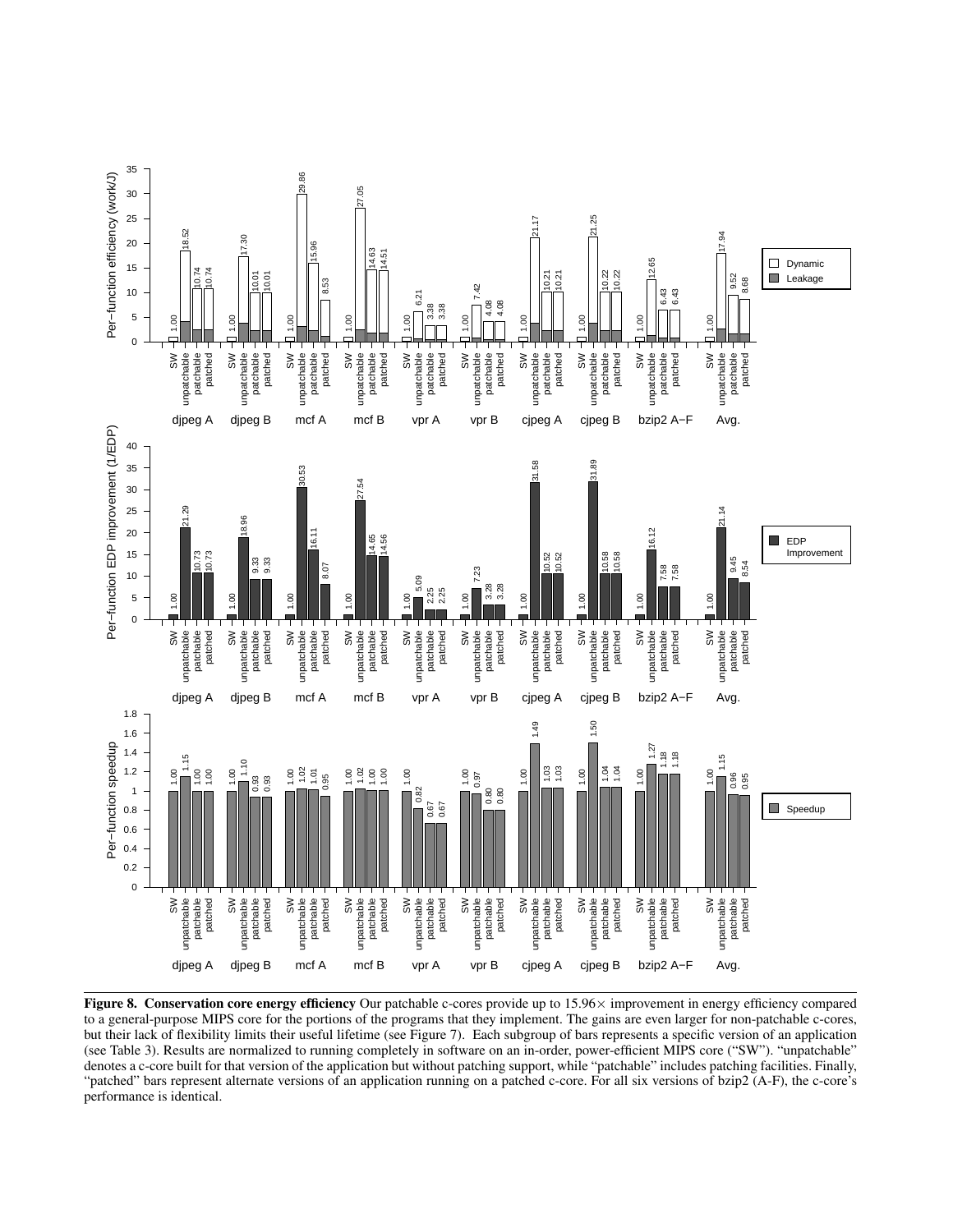| <b>Structure</b>               | Area<br>$(\mu m^2)$ | <b>Replaced by</b>   | Area<br>$(\mu m^2)$ |
|--------------------------------|---------------------|----------------------|---------------------|
| adder<br>subtractor            | 270<br>270          | AddSub               | 365                 |
| comparator (GE)                | 133                 | Compare <sub>6</sub> | 216                 |
| bitwise AND, OR<br>bitwise XOR | 34<br>56            | <b>Bitwise</b>       | 191                 |
| constant value                 | $\sim$ ()           | 32-bit register      | 160                 |

Table 5. Area costs of patchability The AddSub unit can perform addition or subtraction. Similarly, Compare6 replaces any single comparator (e.g.,  $\geq$ ) with any of (=,  $\neq$ ,  $\geq$ ,  $\geq$ ,  $\leq$ ,  $\lt$ ). Constant values in non-patchable hardware contribute little or even "negative" area because they can enable many optimizations.

efficiency factor of  $3.4 \times$ , but it remained there until March 2009. For djpeg and bzip2, the results are even more impressive: Those c-cores deliver  $10\times$  and  $6.4\times$  energy efficiency improvements for covered execution over 15 and 9 year periods, respectively.

## 7.2 Patching overhead

Although patching provides significant benefits, it incurs additional overhead. Below we examine the impacts of patching on area and energy consumption in more detail.

*Area overhead* Patching area overhead comes in four forms. The first is the increase in area caused by replacing simple, fixedfunction datapath elements (e.g., adders, comparators) with configurable ones. The second form comes from the conversion of hardwired constant values to configurable registers. Third, there is extra area in the scan chains that allow us to insert, remove, and modify arbitrary values in the c-core. Finally, patchable c-cores require additional area in the control path to store edge exception information. era because they can enter the system of the maximal state. The case is performance of  $\theta$  maximal state and below the system and  $\theta$  maximal state and  $\theta$  maximal state and  $\theta$  maximal state and  $\theta$  maximal state an

Table 5 compares the area requirements for patchable and non-patchable structures. The costs on a per-element basis vary from 160  $\mu$ m<sup>2</sup> per configurable constant register to 365 $\mu$ m<sup>2</sup> per add/subtract unit. The standard cell libraries we use include scan chains in registers automatically, but they are not easily accessible in the tool flow. Instead, we implement the scan chains explicitly, which results in additional overhead that could be removed with proper support from the tool flow.

Figure 9(a) shows the breakdown of area for the patchable ccores for the earliest version of each of our 5 target applications. Patching support increases the area requirements of c-cores by 89% on average.

*Power overhead* Patching support also incurs additional power overhead. Figure 9(b) shows the impact of adding each of the three components described above. Overall, patching support approximately doubles the power consumption of the c-cores, with the majority of the overhead coming from the configurable registers.

*Performance overhead* In our toolchain, adding patchability does not change the structure of the datapath, but it does potentially increase the critical path length and, therefore, the achievable clock speed. On average, patchable systems achieve 90% of the application performance of non-patchable systems.

*Reducing overheads* We can reduce the overhead of patching by performing a more detailed analysis of changes in stable workloads. If it were possible to identify, for instance, which constants or operators are more likely to change, we could provide patchability only where it is likely to be useful. This would reduce area costs, reduce dynamic and static power consumption, and improve



Figure 9. Area and power breakdown for patchable c-cores Adding patchability approximately doubles a c-core's area (a) and power (b) requirements.

## 7.3 Examining Amdahl's Law

Figures 7 and 8 demonstrate that c-cores can provide large efficiency gains for individual functions throughout a chip's useful lifetime. In this section, we examine the impact of Amdahl's law by evaluating full-application, full-chip c-core energy efficiency. Figure 10 shows the energy (top), energy-delay product (middle), and delay (bottom) for each of the applications. In each group, the first bar measures the performance of the program without using any c-cores. The second measures performance with the patchable ccores described in the previous section. The data show that, at the application level, c-cores save between 10% and 47% of energy compared to running on a MIPS core, and they reduce EDP by between 1% and 55%. Runtime varies, decreasing by up to 12% and increasing by up to 22%, but only increasing 1% on average.

While the benefits for these c-core-enabled systems are sizable, the efficiency improvements from c-cores are moderated by the fact that the remaining parts of the system are largely untuned for use in this context. There are two key ways to realize larger fullapplication benefits from c-cores that appear particularly promising for future work. We explore the potential of both of these options below.

*Increasing coverage* The first, and most effective, is to increase the fraction of execution spent on a c-core, or coverage. The amount of coverage that c-cores can deliver is a function of the applications the system targets, the c-core toolchain, and the overheads that ccores introduce.

For c-cores to achieve high coverage in a reasonable amount of area, a relatively small fraction of the application's static instructions must account for a large fraction of execution. Figure 11 shows the fraction of dynamically executed x86 instructions (yaxis) covered by the number of static x86 instructions (x-axis) for a broad-ranging set of applications, including SPECCPU2006 integer benchmarks astar and hmmer, desktop applications evince, emacs, grep, gcc, perl, and scp, and the five applications for which we constructed c-cores. For many applications, the curve is quite steep. This means that converting a relatively small number of static instructions into hardware will cover a very large fraction of execution.

The third bar in each subgroup in Figure 10 shows our projections assuming that we can achieve a 90% degree of coverage, which Figure 11 indicates should be possible with a hardware bud-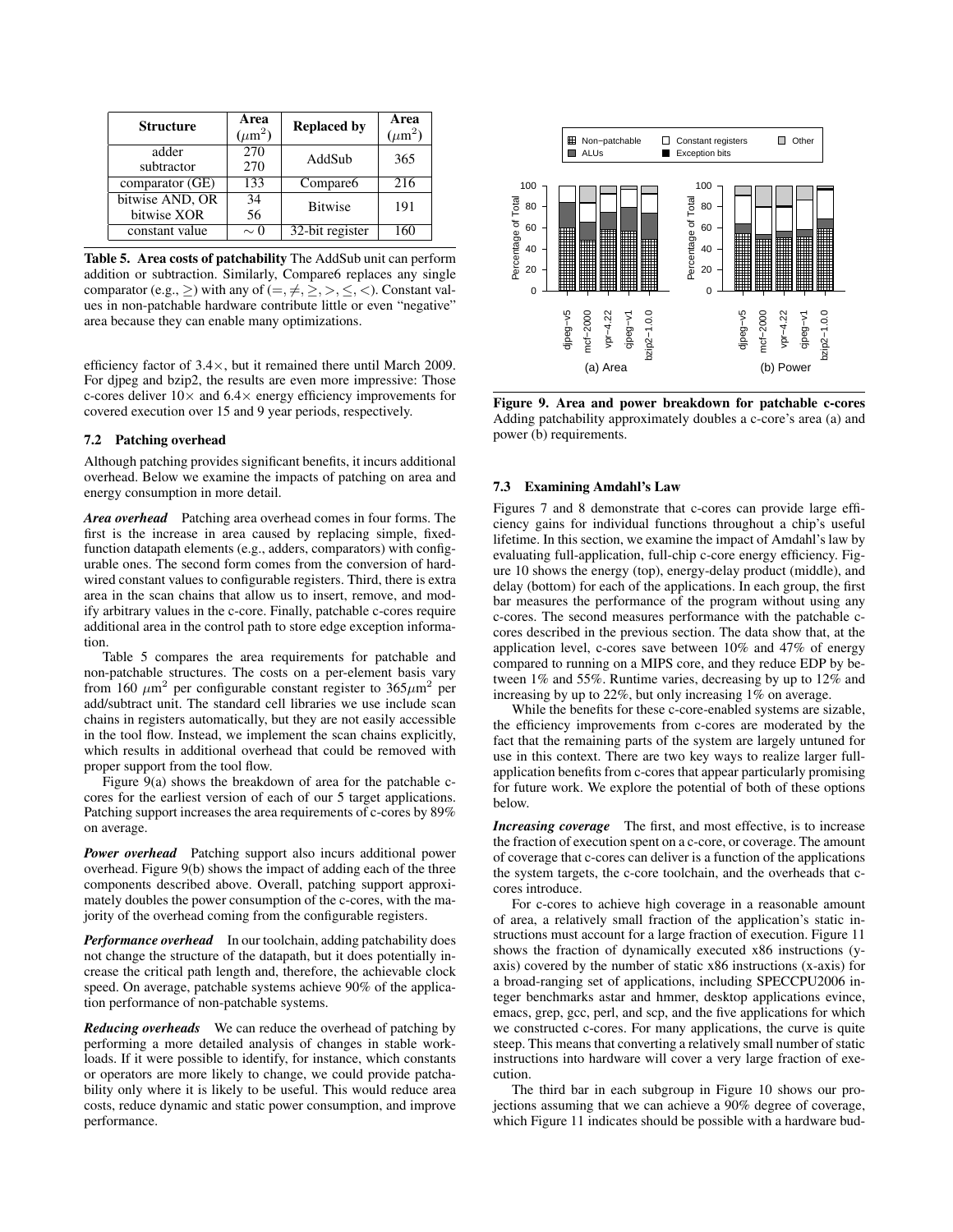

Figure 10. Full application system energy, EDP, and execution time for c-cores, and projected improvements These graphs show full application system energy, EDP, and execution time for c-cores (lower is better). "SW" and "patchable" are as described in Figure 8. "+coverage" displays achievable improvements to energy reduction if 90% of the application can run in a c-core. If a slower, lower-leakage process is used for the MIPS core in addition to improved coverage ("+lowleak"), even further improvements are possible. As in Figure 8, each subgroup of bars represents a specific version of an application, and for all six versions of bzip2 the c-core's performance is identical.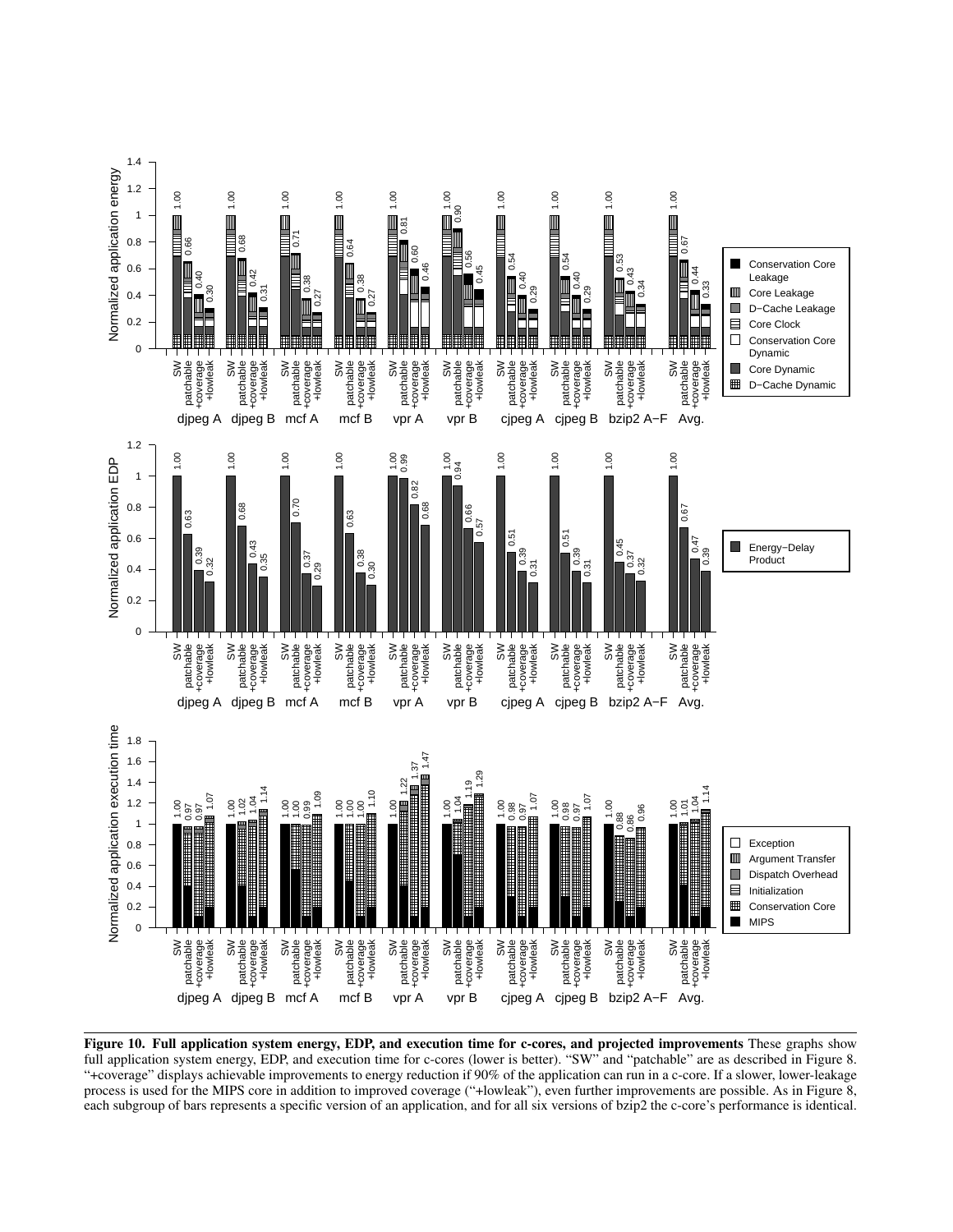

Figure 11. Dynamic coverage for given static instruction counts For many x86 programs profiled, a small number of static instructions cover much of dynamic execution.

get covering less than 5000 static instructions per application for the applications in question. Energy savings would then range from 40% to 62%, and EDP savings from 18% to 63%.

Several limitations of our toolchain currently prevent us from achieving this level of coverage. One is our lack of support for floating point functions such as *exp* and *sqrt*. For instance, adding better floating point support would allow us to increase the coverage for vpr 4.30 from 27% to 54% improving energy savings.

*Reducing fixed costs* The second approach is to reduce the energy consumption of the other components in the system. As ccore coverage increases, the relative importance of the performance of the general-purpose CPU goes down. This changes the performance/efficiency balance point for the CPU, and calls for changes to the MIPS core. For instance, the contribution of the processor to leakage could be greatly reduced by switching to high- $V_t$  transistors. With higher c-core coverage, this would be quite sensible, as the performance penalties to the processor would only affect small portions of execution (i.e., 10%). This same approach can be applied to the instruction cache and other peripheral components. Shared components still heavily used by c-cores, however, such as the data cache, could not be as aggressively modified without compromising performance.

The final bar in each group in Figure 10 shows the impact of making these changes to the other system components. Rebalancing reduces the fixed cost overheads of instruction cache and processor leakage at the cost of approximately halving the performance of the software component of execution. Reducing these fixed costs provides an additional 11% savings in energy and increases the total energy savings to 67% and total EDP savings to 61% on average.

# 8. Related Work

A vast number of specialized processors have been proposed, many of which provide acceleration for very narrowly defined workloads. Specialized designs exist for applications and domains such as cryptography [39], signal processing [12, 16], vector processing [3, 10], physical simulation [2], and computer graphics [4, 28, 30]. A range of commercial heterogeneous processors and research prototypes are available or have been proposed. These include Sony's Cell [20], IRAM [31], and Intel's EXOCHI [13]. These machines augment a general purpose core with vector co-processors to accelerate multimedia applications. Other vendors, such as Phillips [32] and Equator [25], provide non-configurable but specialized designs for media applications. The work in [15] and [41] provide customized, yet flexible circuits by building programmable, specialized loop accelerators and merging multiple circuits into one, respectively.

In contrast to many of the above examples, our approach is general, rather than domain-specific. We can target any C codebase once it reaches a minimal level of code stability, and our patching mechanisms allow continued utility from c-core hardware even as codebases change. Additionally, unlike most of the above designs, we prioritize energy reduction over performance improvement.

Other approaches to hardware specialization (e.g., Tensilica's Stenos [38], OptimoDE [7], and PICO [1]) provide easy-to-modify designs that customers customize either before or after manufacturing. Our patch-based post-manufacturing capabilities are more flexible than hardware customization.

Strozek and Brooks [34] improve the energy efficiency for a set of applications in the embedded space by automatically selecting specialized cores from a well-defined design space. The cores are Pareto-optimal for the target workloads. Our automated approach admits a much larger range of core designs, but sacrifices formal guarantees of optimality.

Previous work has proposed combining cores that exhibit microarchitectural heterogeneity to improve performance or reduce power consumption on general purpose workloads, and many commercial products target a small class of applications with a highly tailored set of co-processors. Designs such as Chimaera [40], GARP [18], PRISC [33], and the work in [6] augment a generalpurpose processor with reconfigurable logic. While the c-core patching mechanism does provide a degree of reconfigurability and associated overheads, the application-specific nature of a ccore still yields an energy efficiency much closer to an ASIC than to a reconfigurable fabric or co-processor.

Recent work on single-ISA heterogeneous multi-core processors [5, 14, 17, 22, 24] investigates the power and performance trade-offs for CMPs with non-uniform cores. They use phasetransition-driven partitioning to trade 10% of performance for a nearly 50% reduction in power consumption by moving execution between aggressive out-of-order cores and simpler, in-order cores. Conservation core architectures can deliver even larger energy savings on top of that, as they can reduce energy consumption by up to 47% over even a simple, *in-order* core.

# 9. Conclusion

As we run up against the utilization wall, we enter a regime in which reducing energy per operation becomes increasingly important. We have described conservation cores, a new class of circuits that aim to increase the energy efficiency of mature applications. Our toolchain synthesizes c-cores from C code and builds in support that allows them to evolve when new versions of the software appear. Our data for 18 fully placed-and-routed c-cores show that they can reduce energy consumption by 10-47% and energy-delay by up to 55%. More important, we show that c-cores can provide enough flexibility to ensure that they will remain useful for up to 15 years, far beyond the expected lifetime of most processors. As our toolchain matures and coverage improves, we have shown that c-cores have the potential to become even more effective, with projected energy savings of 67%, and EDP savings of 61%. To fully evaluate the potential of Conservation Cores, we are in the process of implementing a prototype c-core-enabled system in STMicro's 45 nm technology.